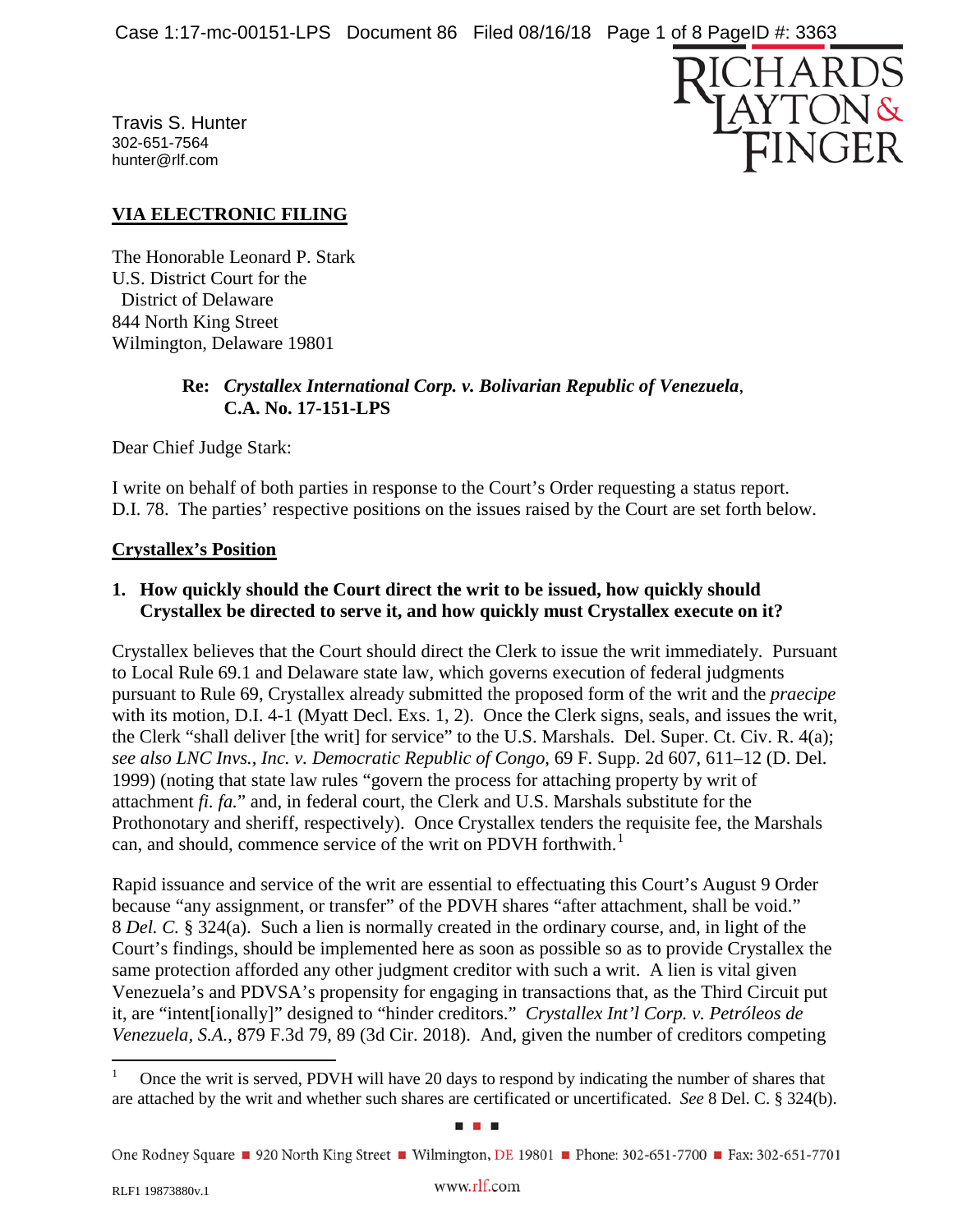to collect on Venezuela's (and PDVSA's) assets, prompt issuance and service of the writ also is critical to establishing Crystallex's priority interest in the shares. *See, e.g.*, *Doroshow, Pasquale, Krawitz & Bhaya v. Nanticoke Mem'l Hosp., Inc.*, 36 A.3d 336, 345 (Del. 2012) ("first in time, first in line [rule] applie[s] . . . to determine the priority of creditors").

PDVSA's filing of a notice of appeal does not change the analysis. The August 9 Order is a final appealable order that the Court "retains the authority to enforce." 20 Moore's Federal Practice, § 303.32[2][b][vi] (2018). "In the absence of a stay obtained in accordance with Rule 62(d), the pendency of an appeal does not prevent the judgment creditor from acting to enforce the judgment."[2](#page-1-0) 11 Fed. Prac. & Proc. Civ. § 2905 (3d ed.); 20 Moore's Federal Practice, § 303.32[2][b][vi] ("Until the district court's judgment is superseded or stayed, . . . the district court retains the authority to enforce the judgment."). Indeed, "[i]f an appeal from an order or judgment divested the district court of jurisdiction to enforce that order or judgment, there would be no point to [FRCP] 62(d) . . . which provides for a stay . . . with the posting of a *supersedeas* bond" and "no reason for litigants to petition for a stay" without a bond. *In re Gushlak*, 2012 WL 2564523, at \*4 (E.D.N.Y July 2, 2012). In other words, "[i]f the effect of judgments and orders were automatically stayed pending appeal, a great deal of well-established practice and procedure would be superfluous." *Id*.

Should Venezuela or PDVSA seek to stay this enforcement action, there is a clear and simple path to follow: post a bond for the amount of the judgment. Unless and until a bond is posted, the Court remains free to issue further orders as needed to enforce the August 9 Order.<sup>[3](#page-1-1)</sup> Printing *& Paper Trades Auxiliary Workers v. Cuneo E. Press, Inc. of Pa.*, 72 F.R.D. 588, 590 (E.D. Pa. 1976) (district court retained jurisdiction to compel levy of execution and a marshal's sale despite a pending appeal); *see also N.L.R.B. v. Cincinnati Bronze, Inc*., 829 F.2d 585, 588 (6th Cir. 1987) (district court "retain[s] jurisdiction to enforce" judgment pending appeal); *Brown v. Braddick*, 595 F.2d 961, 965 (5th Cir. 1979) ("district court retained power to enforce its order" where defendant "failed to ask . . . for a stay pending appeal and to post supersedeas bond as required by F.R.C.P. 62(d)"); *Lauber v. Belford High Sch*., 2012 WL 12994877, at \*2 n.4 (E.D. Mich. Aug. 31, 2012) (enforcement proper given the "well established rule that district courts retain jurisdiction, even after a notice of appeal is filed, to enforce an order already issued prior to the filing of the notice of appeal."). Nor is there any reason to think that a motion for a stay of execution without a bond could succeed. PDVSA's alter ego Venezuela sought such a stay of

<span id="page-1-0"></span><sup>&</sup>lt;sup>2</sup> Under the Federal Rules of Civil Procedure, the term "judgment" includes "any order from which an appeal lies." Fed. R. Civ. P. 54(a). Not only is this an action to enforce a judgment against Venezuela issued by the United States District Court for the District of Columbia, but, at least for the limited purposes of PDVSA's pending appeal, the Court's August 9 Order is an appealable "judgment."

<span id="page-1-1"></span><sup>&</sup>lt;sup>3</sup> Delaware State law is even more restrictive. Article IV,  $\S$  24 of the Delaware Constitution "establishes that on appeal no stay of proceedings will occur unless the appellant shall give 'sufficient security to be approved by the court below," and Delaware Supreme Court Rule 32(c) provides that "a stay or injunction pending an appeal shall be granted upon filing and approval of sufficient security." *Gates v. Texaco, Inc.*, 2008 WL 1952162, at \*1 (Del. Super. Ct. May 2, 2008).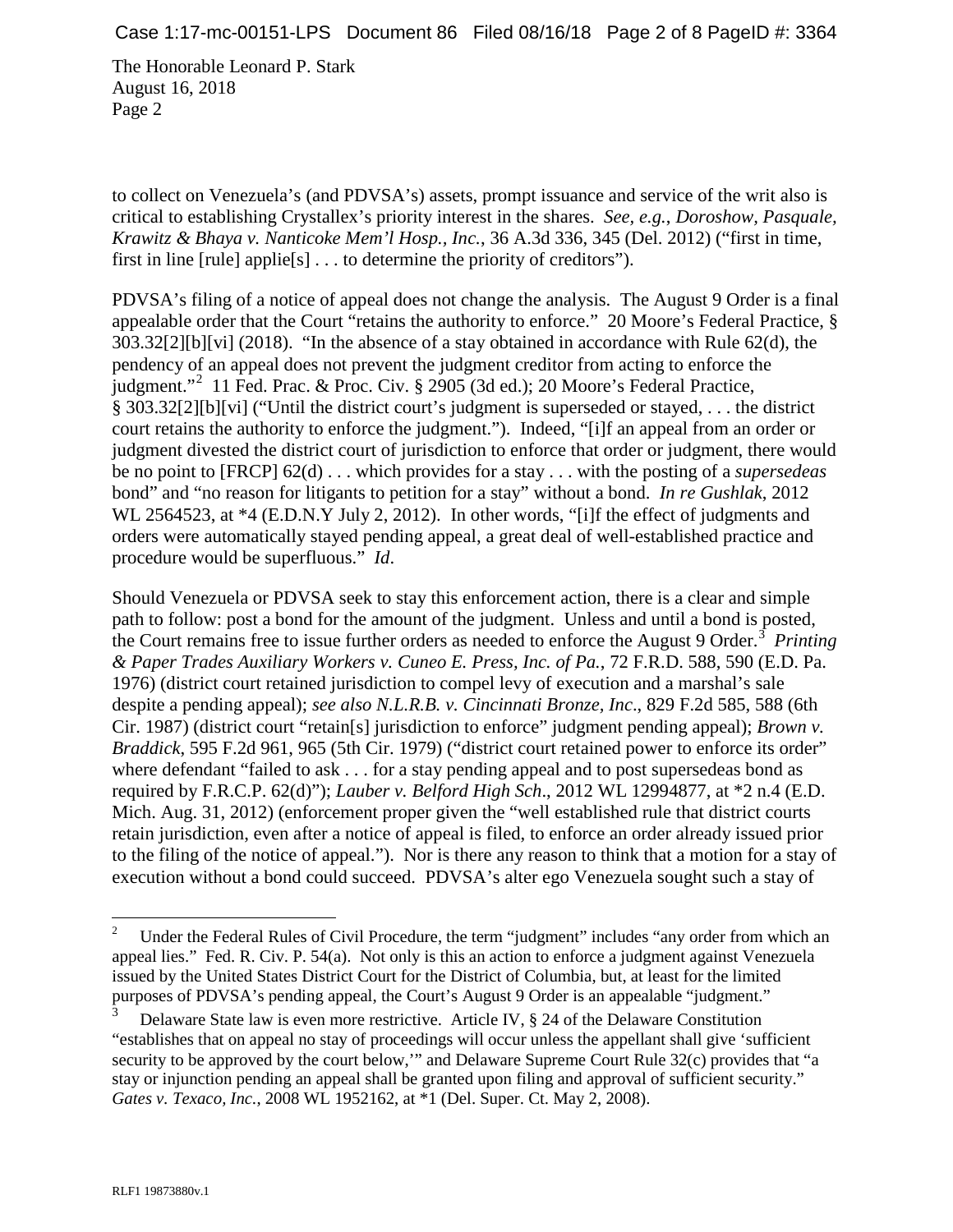enforcement, and it lost. *See Crystallex Int'l Corp. v. Bolivarian Republic of Venezuela*, 1:16 cv-00661-RC (D.D.C. Aug. 8, 2017) (order denying motion to stay). In denying a stay without bond, the D.C. Court found a "likelihood that Venezuela will be either unwilling or unable to satisfy the full judgment at the end of this case," and that "Venezuela's conduct thus far" had not "demonstrated unmistakably its intent and ability to pay." *Id*. at 3–4. Because the D.C. Court was "unable to conclude that Crystallex's interests would not be injured" by a stay without a bond, it "decline[d] to stay the case." *Id*. at 6. There is even less justification for a stay now.

Put simply, nothing divests this Court of the ability to enforce its prior order by authorizing service of the writ that it already has approved.

## **2. What is the appropriate commercially reasonable procedure by which to effectuate the sale of the PDVH shares, in order to maximize the likelihood of a fair and reasonable recovery, and how involved (if at all) does the Court need to be in that sale process?**

Pursuant to 8 *Del. C.* § 324, after the shares are attached, "[s]o many of the shares . . . may be sold at public sale to the highest bidder, as shall be sufficient to satisfy the debt . . . upon an order issued therefor by the court from which the attachment process issued, and after such notice as is required for sales upon execution process." 8 *Del. C.* § 324(a). Once a "final judgment" has been rendered, as is the case here, and once the shares have been attached by service of the writ of execution by the Marshals' Office, the court may "order . . . the sale" of the shares. *Id.*; *see also, e.g.*, *Livingston v. Ramunno*, 1999 WL 1611322, at \*1, \*3–4 (Del. Super. Ct. Mar. 30, 1999).

Once ordered by the Court, the sale of shares pursuant to 8 *Del. C.* § 324 is to be conducted by the sheriff, or here the U.S. Marshals, on a date certain. *See, e.g.*, *Livingston*, 1999 WL 1611322, at \*1 (describing "sheriff's sale" of garnished stock). Because the Marshals are responsible for selling the shares, the Court need not oversee the sale process.<sup>[4](#page-2-0)</sup> The statute charges the sheriff with advertising the sale by "publish[ing] [the sale order] at least twice for 2 successive weeks, the last publication to be at least 10 days before the sale, in a newspaper published in the county where the attachment process issued." 8 *Del. C.* § 324(a). Because Crystallex is interested in maximizing the value of the shares and ensuring that the sale is commercially reasonable, it intends to supplement the Marshals' efforts to advertise the sale by (1) identifying and notifying potential buyers of the sale, and (2) publishing additional sale notices in national (and potentially international) publications. *See Deibler v. Atl. Props. Grp., Inc.*, 652 A.2d 553, 554, 557 (Del. 1995) (finding that a party was "free to engage in wider or different advertisement of [a] forthcoming [execution] sale," beyond "such notice as the sheriff may disseminate," "if they thought it beneficial" because it is in their "economic interest . . . to encourage wide knowledge of and participation in any execution sale").

<span id="page-2-0"></span>The Court does, however, retain jurisdiction to ensure that the sale is completed in accordance with the statutory requirements. *See, e.g.*, *Bartlett v. Gen. Motors Corp.*, 36 Del. Ch. 131, 133 (1956).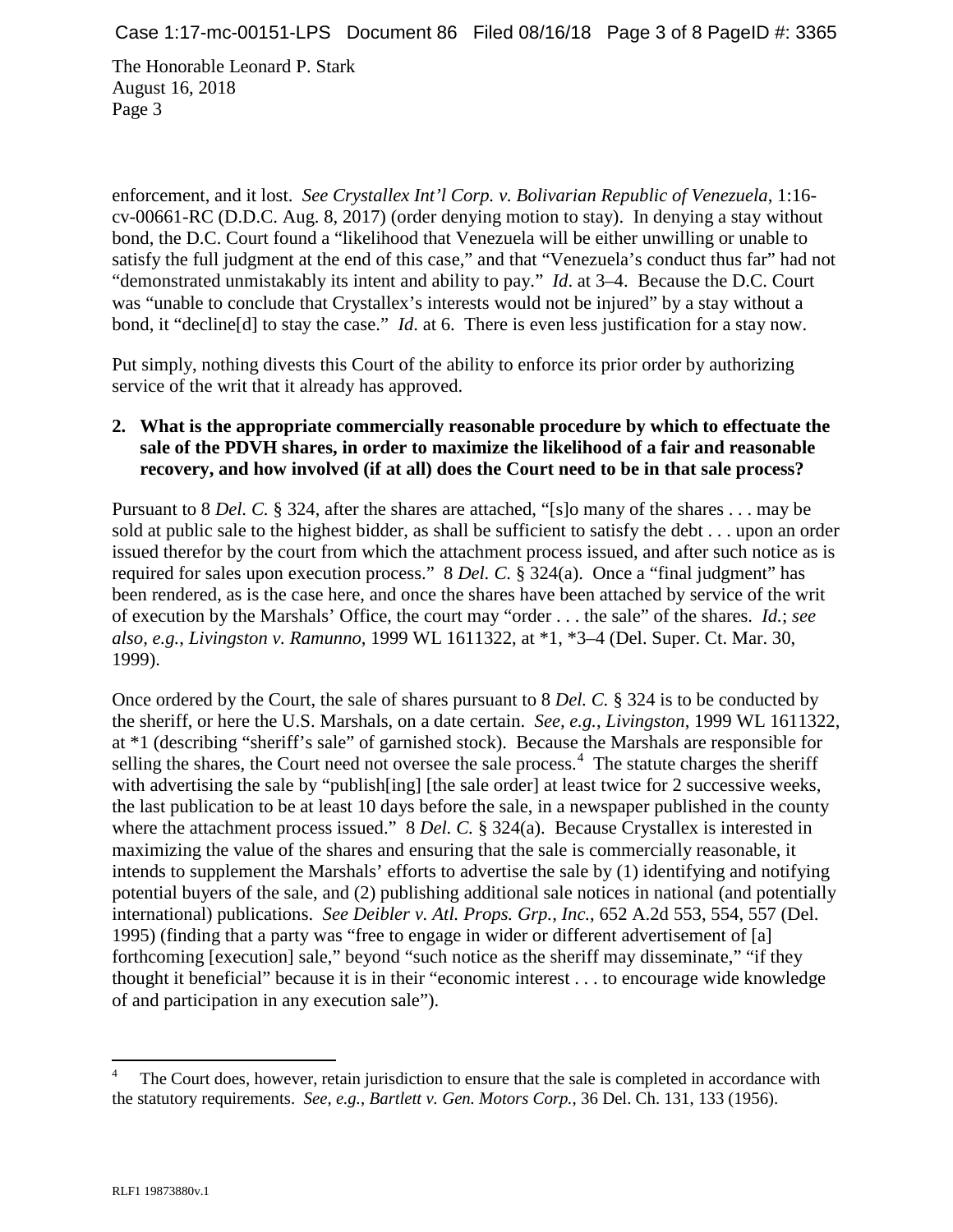Here, the assets at issue are well known in petroleum and refining industries. Indeed, PDVH and its subsidiaries, including CITGO Petroleum Corporation, were the subject of an extensive marketing and sales process as recently as 2014. While Venezuela ultimately chose not to go forward, public reports indicate that approximately 20 different entities engaged in one or more phases of that process. Crystallex believes that these entities—strategic buyers with substantial assets—continue to have interest in PDVH and its assets and are the most likely to purchase the shares of PDVH. Crystallex further believes that an additional 10-20 entities may be interested in participating in the auction. As noted above, Crystallex is preparing to provide notice of the auction to each of these parties. In addition, Crystallex fully anticipates making a substantial judgment credit bid for the shares when they are subject to auction.

There is also substantial information available to all of these prospective bidders to assist in preparing potential bids. PDVSA publishes annual financial statements that report on results in North America. Audited financial statements were distributed in connection with CITGO Holding Inc.'s 2015 debt offerings. And financial analysts regularly report on PDVH and its subsidiaries and their financials; JP Morgan issued a new report following this Court's August 9 Order. Crystallex is also prepared to make available to potential bidders any information that Venezuela or PDVSA is willing to provide to inform the valuation of the shares and maximize the value received for them at auction, which also is in Venezuela's and PDVSA's interests.<sup>[5](#page-3-0)</sup>

In sum, the Marshals' auction, as supplemented by Crystallex's efforts to increase knowledge and involvement in the auction that go above and beyond that which is statutorily required, will fully satisfy the requirements for a sale of the shares of PDVH.

## **3. Does Crystallex, or alternatively, a purchaser of the PDVH shares, wish to (or need to) seek a license from OFAC to permit the sale and, if so, when will it do so?**

Following the issuance of the Court's August 9 Order and Opinion, representatives of Crystallex and its investors have been in contact with OFAC. Those representatives have informed OFAC of the general outline of the execution process discussed above. While OFAC has not taken and is not expected to take—a formal position on the matter, it has not advised Crystallex or its representatives that it believes that a license is necessary at this time. It is nevertheless likely that a potential purchaser may wish to seek a license before completing a purchase of the shares. It is Crystallex's understanding, however, that OFAC does not typically issue advisory licenses. Accordingly, any application for a license to purchase the shares of PDVH will be best presented to OFAC after the bidding for the shares has completed, but before the sale closes. This could be

<span id="page-3-0"></span>Useful information includes, but is not limited to:  $(1)$  historical and current financial statements;  $(2)$ internal monthly financial reports; (3) corporate forecasts; (4) corporate budgets; (5) recent auditor letters; (6) supply contracts; (7) inventory and working capital information; (8) information detailing relatedparty transactions; (9) monthly management and operations reports; and (10) board minutes.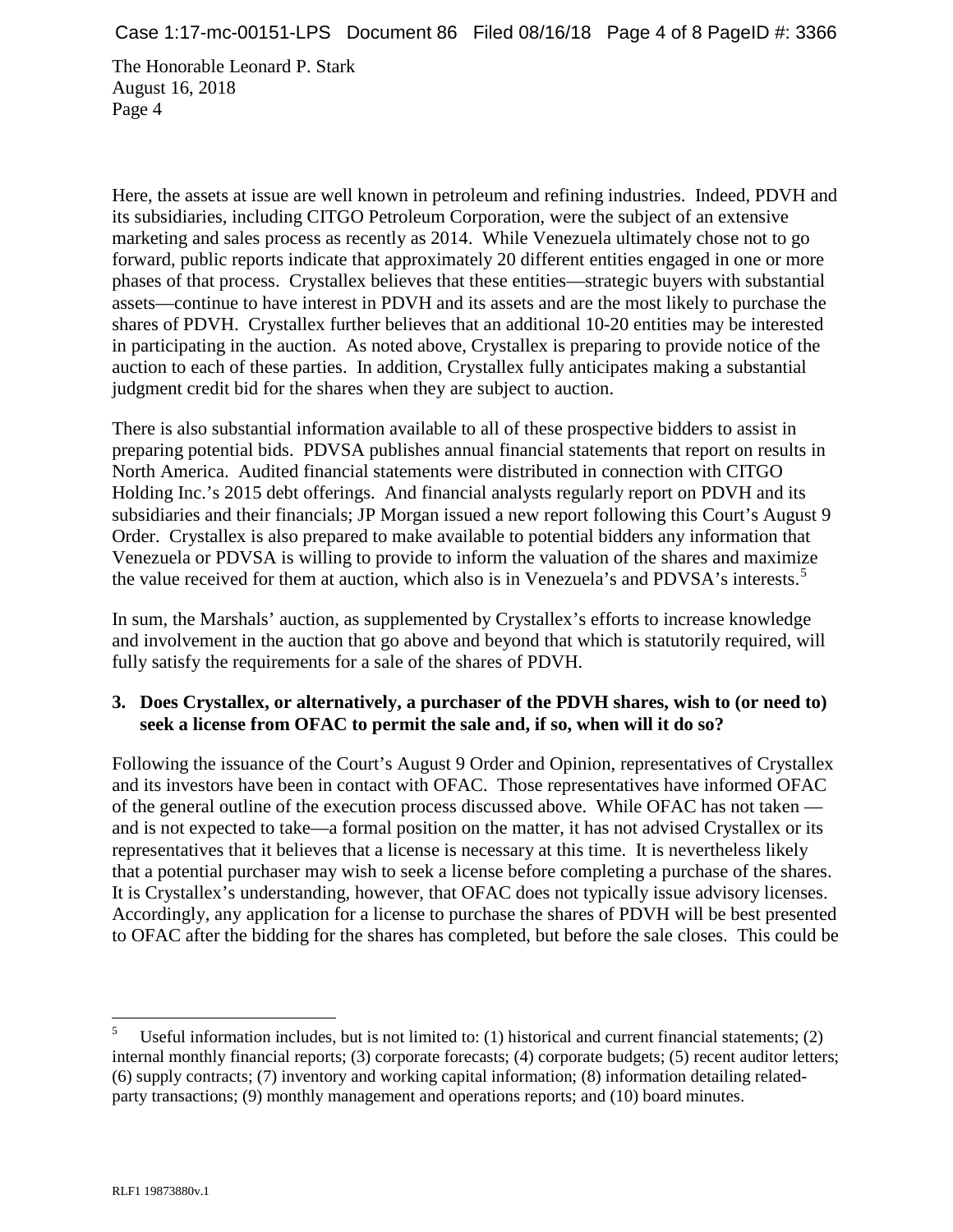facilitated by the Court issuing a conditional sale order, which provides that any sale may be conditioned on the issuance of a license by OFAC (or a statement that no license is necessary).<sup>[6](#page-4-0)</sup>

## **4. Will Venezuela, PDVSA, and/or any other entity appear and seek to supplement the factual record already developed in this litigation and, if so, will such an entity attempt to (and, if so, be permitted to) argue that additional evidence materially alters the Court's findings, and thereby seek to quash the writ?**

As the Court explained in its August 9 Opinion, "[t]here is no doubt PDVSA has had fair notice of each of [Crystallex's] allegations," and "neither party can credibly contend that it has been denied due process or had an inadequate opportunity to be heard." D.I. 83 at 2[7](#page-4-1)–28 n.17.<sup>7</sup> The Court's observations are unsurprising given that PDVSA made a full factual challenge including substantive declarations and more than 50 exhibits—to Crystallex's motion for a writ. With that evidence in hand, the Court found that Crystallex had proven—by a preponderance of the evidence—that PDVSA was Venezuela's alter ego and that PDVSA's factual submissions failed to controvert the facts set forth in the declarations and exhibits that Crystallex submitted. *See* D.I. 83 at 54. While a party with a claim to—or other protected interest in—the shares that are the subject of the writ ordinarily could move to quash the writ after it has been served and the resulting lien created, that is because writs of this type are most typically granted without notice. Here, PDVSA moved to intervene and then brought a full factual challenge before the writ was issued. Having successfully asked the Court to consider a factual challenge prior to the issuance of the writ, PDVSA is not entitled to re-litigate those same challenges in the context of a motion to quash. *See, e.g.*, *Honeywell Int'l Inc. v. Universal Avionics Sys. Corp.*, 585 F. Supp. 2d 623, 629 (D. Del. 2008) (issue preclusion applies where the party " had a full and fair opportunity to litigate the issue . . .; the issue was actually litigated; the controlling facts and applicable legal rules were the same . . .; resolution of the particular issue was essential . . .; and the identical issue was decided in the first action"). Having argued and lost, on the facts, that it was not an alter ego of Venezuela, PDVSA cannot be heard to argue again, on those same facts, that it is not an alter ego of Venezuela. Given that PDVSA is the party in possession of the facts detailing its relationship with Venezuela and had every incentive to marshal all the evidence that it could in support of its opposition to the motion for a writ of attachment, it is difficult to imagine what new evidence it could hope to introduce to alter this Court's findings.

<span id="page-4-0"></span>This would have the added benefit of potentially increasing the price that bidders would pay as they would not have to risk paying for shares to which they could not take title. Providing for the sale to be conditioned on the successful completion of a Committee on Foreign Investments in the United States review could further increase the price that prospective bidders are willing to pay.

<span id="page-4-1"></span><sup>7</sup> Venezuela was provided notice of the motion and declined to appear. Nonetheless, its interests were represented by its alter ego, PDVSA. And, as noted above, Venezuela has already tried, and failed to prevent Crystallex from executing on the Judgment. Thus, Venezuela has no new legal or factual basis on which to attempt to quash the writ at this stage of the litigation.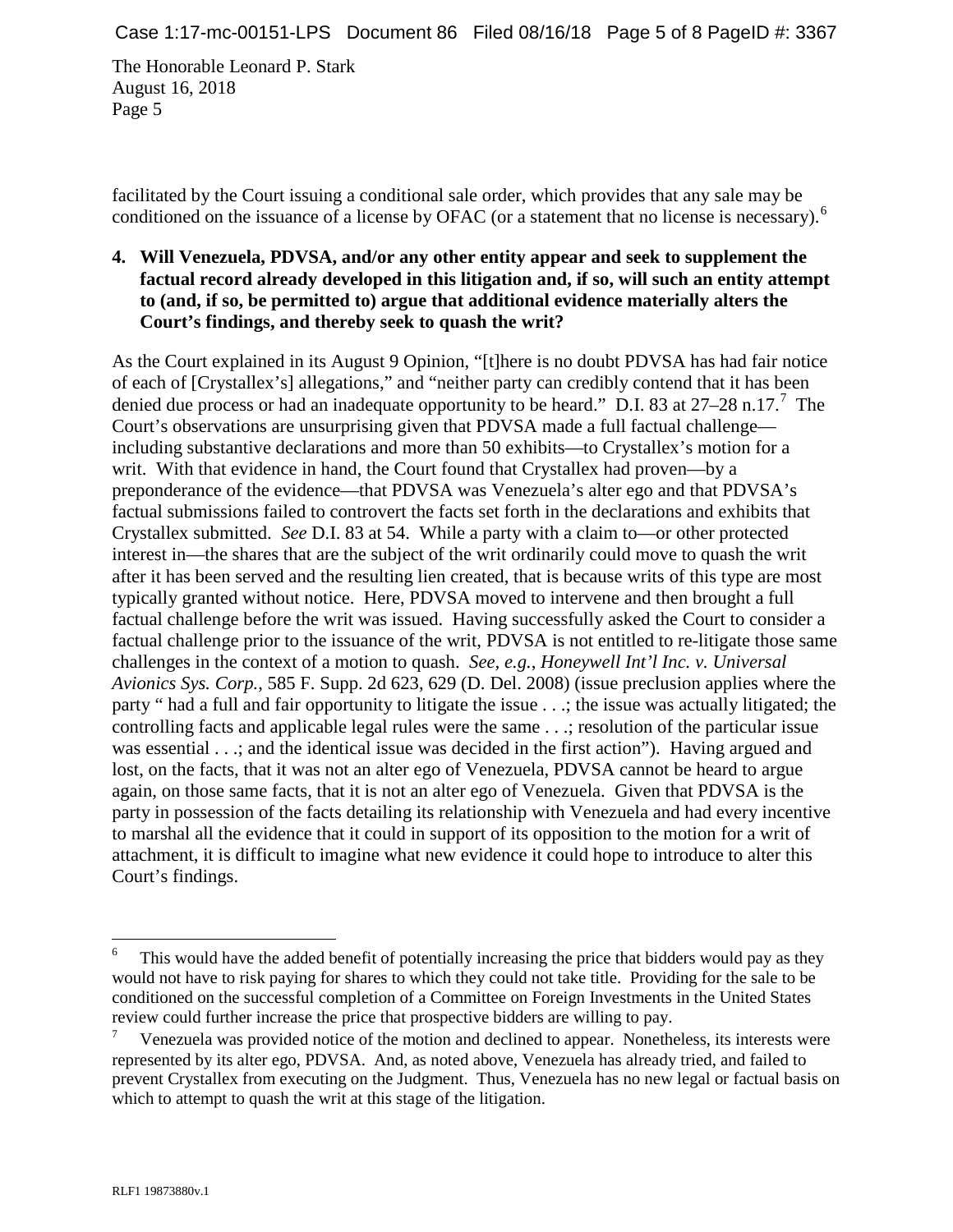Accordingly, there is no reason to allow PDVSA (or Venezuela) to rehash the legal and factual challenges already considered (and rejected) by this Court.

#### **PDVSA's Position**

PDVSA's timely filed Notice of Appeal [D.I. 80] from this Court's August 9, 2018 order [D.I. 78] (the "August 9 Order") denying PDVSA's cross-motion to dismiss for lack of subject matter jurisdiction under the Foreign Sovereign Immunities Act ("FSIA") has divested this Court of jurisdiction to take any further action with respect to issuance or enforcement of the writ of attachment against PDVSA's shares in PDVH (the "Writ"). Accordingly, this case cannot proceed until final resolution of PDVSA's appeal by the Third Circuit.<sup>[8](#page-5-0)</sup>

In its Opinion, this Court agreed that "PDVSA is a presumptively separate sovereign instrumentality that is entitled to . . . invoke its own sovereign immunity, and is presumptively immune from the court['s] subject matter jurisdiction, presumptively separate from Venezuela, and its property is presumptively immune from attachment and execution." Opinion at 75, D.I. 83. Nevertheless, this Court denied PDVSA's cross-motion to dismiss for lack of jurisdiction, finding "that Crystallex has rebutted the presumption of separateness [between PDVSA and Venezuela] and has shown that PDVSA may be deemed the alter ego of Venezuela pursuant to the exclusive control prong of *Bancec* and its progeny. Therefore, Crystallex has proven the applicability of an exception to PDVSA's sovereign immunity." *Id.* at 54. This Court did not enter a separate judgment against PDVSA, nor did it authorize the issuance of the Writ.

Because the August 9 Order denies PDVSA's sovereign immunity, it is a collateral order and is immediately appealable. *See Abi Jaoudi & Azar Trading Corp. v. CIGNA Worldwide Ins. Co.*, 391 F. App'x 173, 177 (3d Cir. 2010) ("we have already recognized that a denial of a motion to dismiss based on sovereign immunity under the FSIA satisfies the collateral order doctrine.") (citing *Fed. Ins. Co. v. Richard I. Rubin & Co., Inc.*, 12 F.3d 1270, 1281-82 (3d Cir. 1993) ("*Federal Ins.*") (district court's denial of a claim of foreign sovereign immunity is immediately appealable under the collateral order doctrine)); *EM Ltd. v. Banco Cent. De La Republica Argentina*, 800 F.3d 78 (2d Cir. 2015) ("*EML*") (permitting immediate appeal of denial of foreign sovereign immunity resulting from district court's alter ego finding); *Blue Ridge Invs. L.L.C. v. Republic of Argentina*, 735 F.3d 72, 80 (2d Cir. 2013) (holding that an appeal to resolve the "threshold determination of FSIA immunity" is properly brought under the collateral order doctrine, and rejecting the argument that the doctrine did not apply "where the denial of immunity subjects the sovereign simply to entry of [a] judgment" and "the sovereign can just as easily and effectively appeal after entry of a final order.") (alterations supplied)); *Pugh v. Socialist People's Libyan Arab Jamahiriya*, 112 F. App'x 756, 758 (D.C. Cir. 2004) (*per curiam*) ("When a defendant moves to dismiss on the ground of sovereign immunity, a district

<span id="page-5-0"></span> <sup>8</sup> PDVSA's appeal was docketed by the Third Circuit on August 15, 2018. *See Crystallex Int'l Corp. v. Bolivarian Republic of Venezuela*, Case No. 18-2797 (3d Cir.).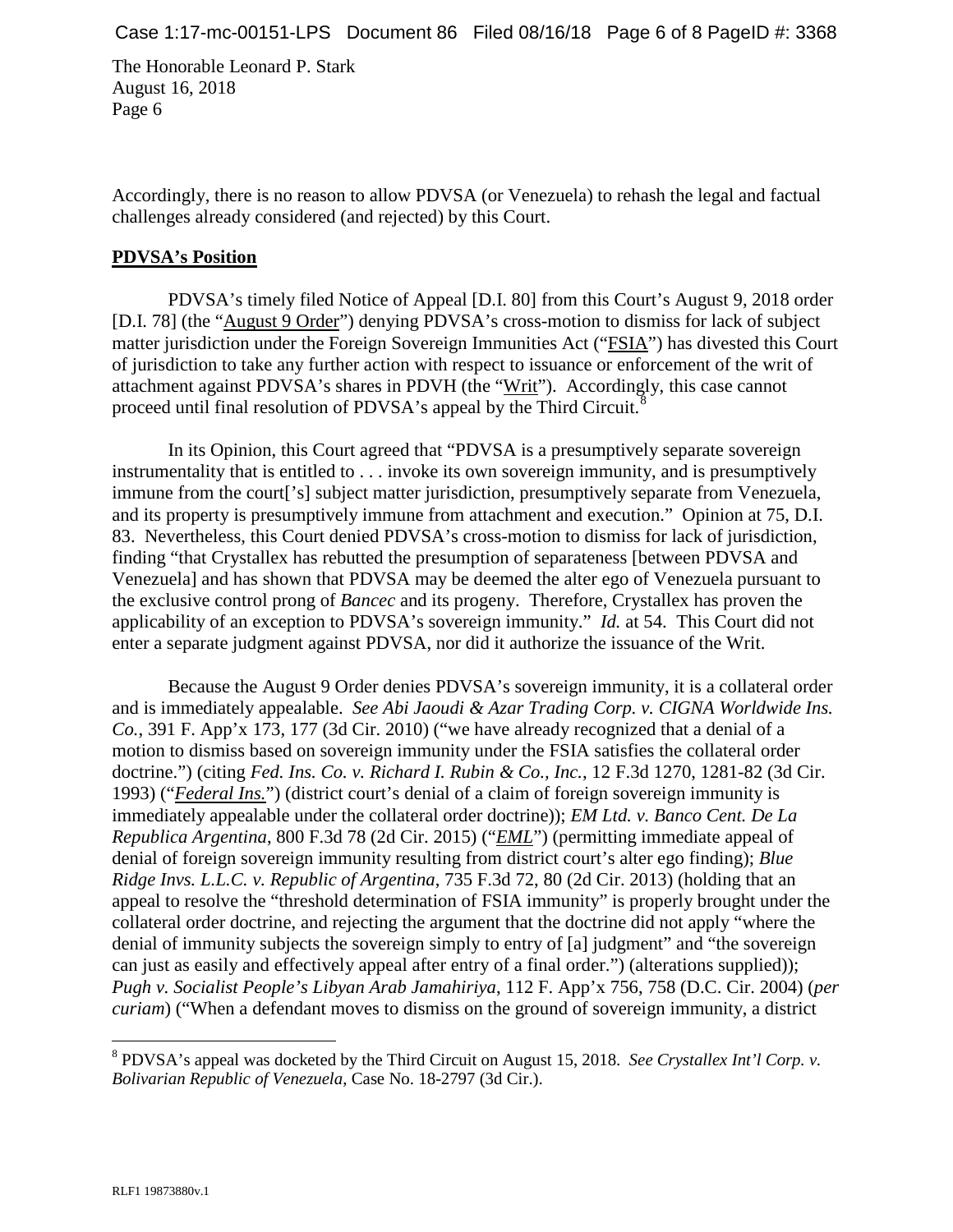court judgment denying the motion is a collateral order and is immediately appealable."); *Princz v. Fed. Republic of Germany*, 998 F.2d 1, 1 (D.C. Cir. 1993) (*per curiam*) (Wald, J., and Ginsburg, R.B., J.) ("a district court's denial of a foreign state's motion to dismiss on grounds of sovereign immunity is immediately appealable").

Indeed, this Court's decision denying PDVSA's sovereign immunity is "effectively unreviewable" unless an immediate appeal is taken, because the "legal and practical value" of PDVSA's sovereign immunity defense and presumption of separateness would be "destroy[ed]" by the issuance and enforcement of the Writ pending appeal. *Federal Ins.*, 12 F.3d at 1281-82 (quoting *Lauro Lines S.R.L. v. Chasser*, 490 U.S. 495, 498-99 (1989)); s*ee also United States v. Moats*, 961 F.2d 1198, 1201 (5th Cir. 1992) (finding that enforcing a judgment before resolution of an FSIA appeal would lead to "extraordinary harm" and "irreparable loss"); *EML*, 800 F.3d at 87, 88 n. 38 & n.45 ("the threshold sovereign-immunity determination is immediately reviewable"; "it would be inconsistent with the underlying purpose of the foreign-sovereignimmunity doctrine to subject BCRA to further burdensome litigation" before determining "conclusively" whether it was immune from the alter ego claim) (citing *Republic of Philippines v. Pimentel*, 553 U.S. 851, 865 (2008)) (FSIA immunity "is designed to give foreign states and their instrumentalities some protection from the inconvenience of suit.") (internal quotations omitted).

For that reason, PDVSA's timely filed Notice of Appeal from this Court's denial of its sovereign immunity "divests the district court of its control over those aspects of the case involved in the appeal" and vests "*exclusive* jurisdiction to resolve the threshold issue" of PDVSA's right to sovereign immunity in the Third Circuit. *Princz*, 998 F.2d at 1 (emphasis added) (citing *Griggs v. Provident Consumer Discount Co.*, 459 U.S. 56, 58 (1982) ("The filing of a notice of appeal is an event of jurisdictional significance--it confers jurisdiction on the court of appeals and divests the district court of its control over those aspects of the case involved in the appeal.")); *Eckert Int'l, Inc. v. Gov't of Sovereign Democratic Republic of Fiji*, 834 F. Supp. 167, 174 (E.D. Va. 1993) (an appeal from a denial of FSIA immunity "divests this Court of jurisdiction over the remaining matters"), *aff'd*, 32 F.3d 77 (4th Cir. 1994). That includes issuing and enforcing the Writ, which is void *ab initio* if the Court of Appeals rules in favor of preserving PDVSA's own immunity. *Cf. Venen v. Sweet*, 758 F.2d 117, 123 (3d Cir. 1985) (reversing district court's decision to exercise jurisdiction pending appeal from a denial of absolute immunity and vacating district court's orders entered after the filing of a notice of appeal); *In re Sacred Heart Hosp. of Norristown*, 204 B.R. 132, 143 (E.D. Pa. 1997) (relying on *Princz* to vacate a judgment entered before appeal of Eleventh Amendment immunity), *aff'd*, 133 F.3d 237 (3d Cir. 1[9](#page-6-0)98).<sup>9</sup>

<span id="page-6-0"></span> $9<sup>9</sup>$  As a technical matter, there is no need to enter a stay pending appeal, because the effect of PDVSA's Notice of Appeal from the denial of its sovereign immunity is sufficient to stop all further proceedings. *Princz*, 998 F.2d at 1 (denying "as unnecessary" motion to stay all proceedings in the district court, because appeal from denial of sovereign immunity divested the district court of jurisdiction such that "the district court may not proceed to trial until the appeal is resolved." (citations omitted)). Nevertheless, out